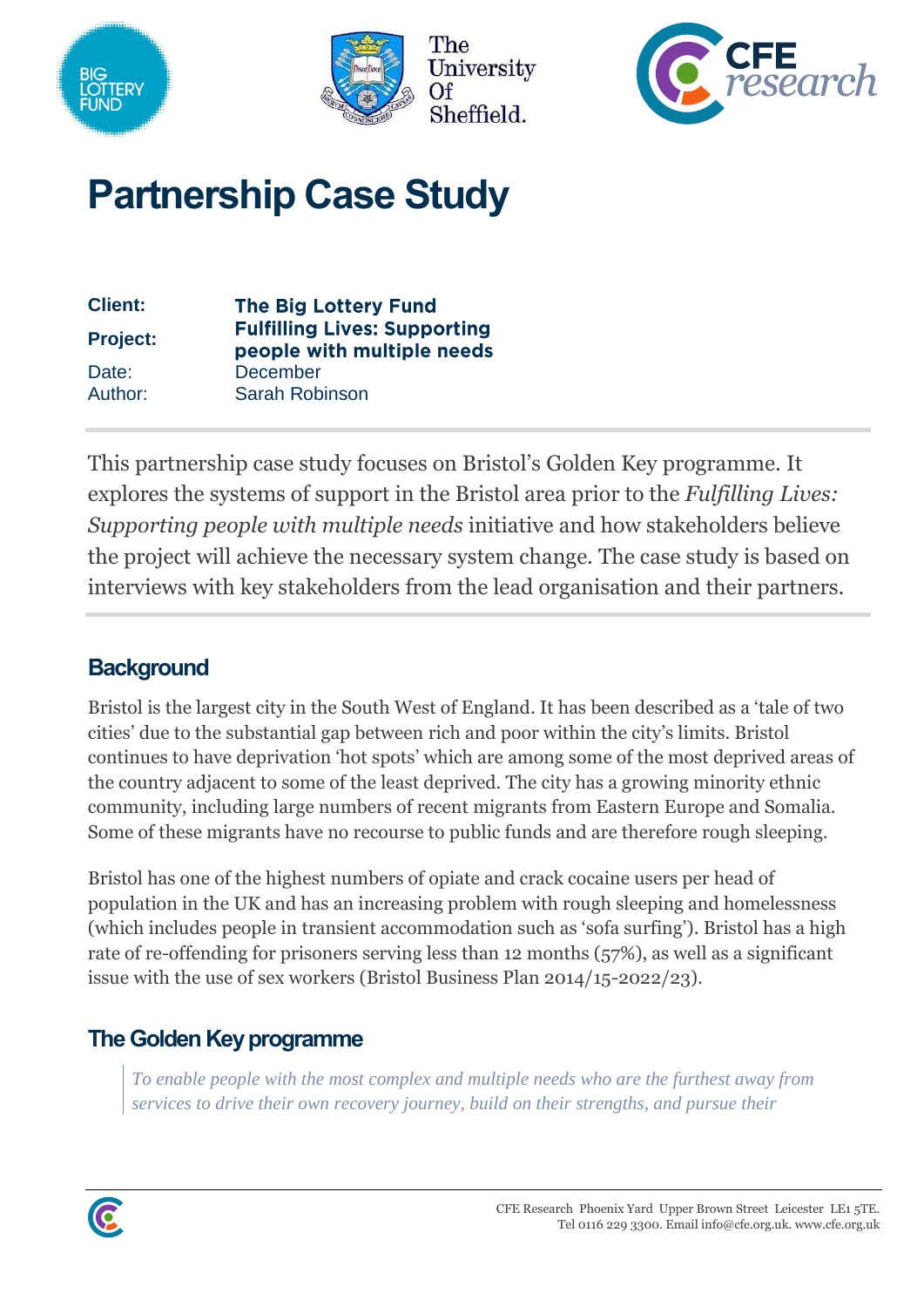*hopes and aspirations; and that by maximising the choice and control people have over the ways they engage with the support and opportunities they want, they will make sustained positive changes in their lives.*

**Vision of Bristol's Golden Key programme**

Second-Step Housing is the lead partner agency for the Golden Key programme, supported by a core partnership board and a strong client voice provided by the Investing in Futures Advisory (IF) Group. The project is funded for eight years throughout which it will work with 300 individuals who have at least three of the four needs (homelessness, substance or alcohol misuse, mental ill health and offending). In addition, the project aims to indirectly positively impact on the recovery journeys of a further 1,500 individuals with multiple needs by influencing system change for services working with this group.

#### **KEY FEATURES OF THE PROJECT**

Golden Key will provide access to services for individuals with multiple needs by 'unlocking lasting change'. This will be achieved through agencies working together and the input of individuals with lived experience into the design and delivery of services. As part of this approach the following elements are central to the project's delivery:

- *Supporting a sustainable, authentic client voice through the IF Group*
- *A lead co-ordinator team*
- *Peer mentors*
- *Golden Key agencies (any agency working with the target client group who sign up to the project's approach)*
- *Small personal budgets for beneficiaries*
- *'Telling Story Once' website – a website utilising a variety of media options to record client stories. These stories will be controlled by the clients who can share them with their support providers with a view to reducing the need for numerous assessments.*
- *Psychologically informed environments*
- *Multi-disciplinary team and full personal budget pilots*
- *Innovation pilots to develop new ways of working in: 1) physical and mental health; 2) meaningful activities; 3) families and friends; and 4) new ways to provide staff support.*

The programme will also work with a small cohort of young adults (16-17 year olds) to understand the challenges involved in (and the potential solutions to) the transition into adult services.

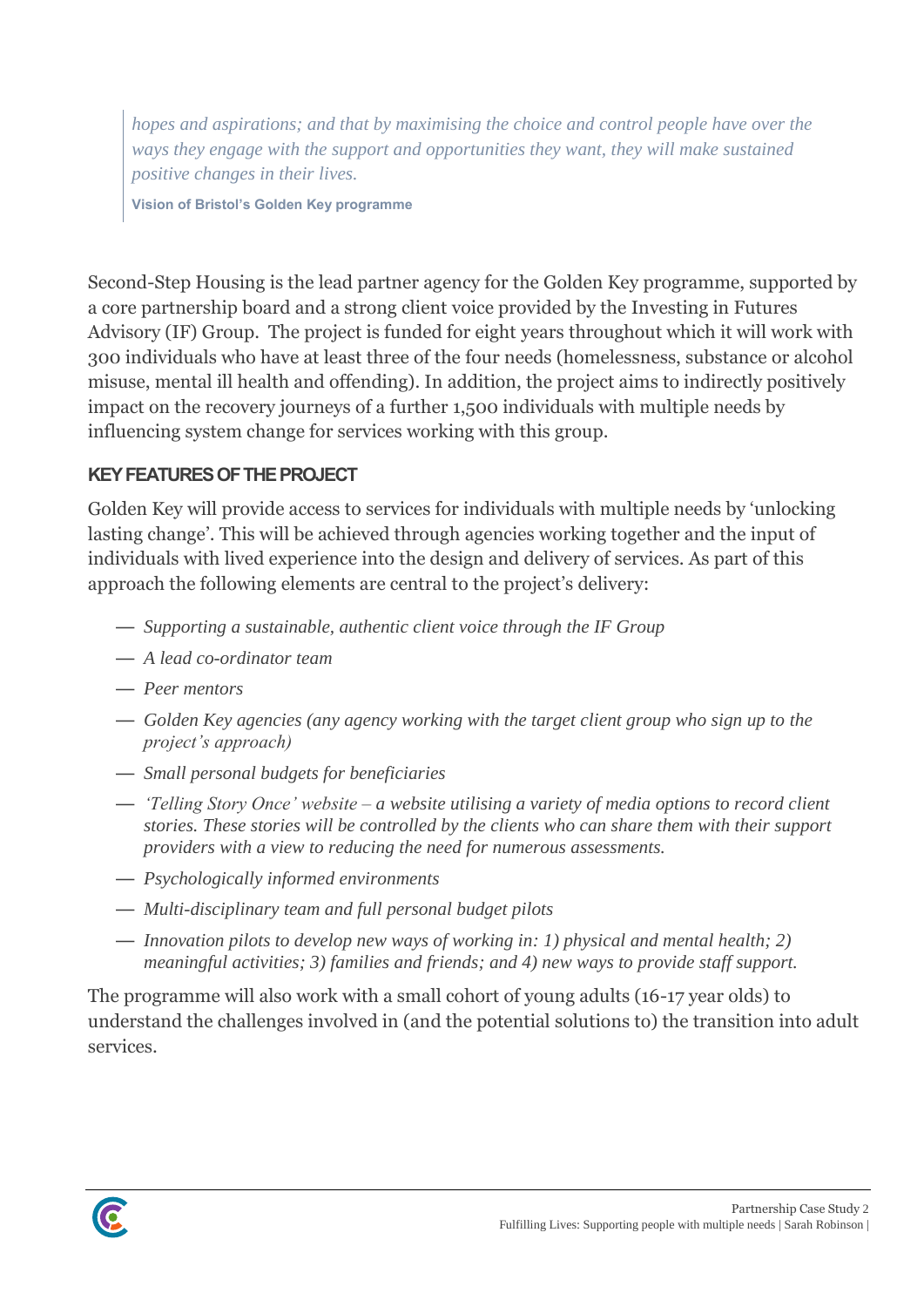## **Current system of support for multiple needs**

Key stakeholders view the system of support as fragmented with services designed and delivered in silos. Views on the strength of current partnership working vary. Commissioners feel there is a good degree of collaboration but that it is not system wide.

There is recognition that there are no services specifically for people with multiple needs but rather that specific need focused services that address people's 'primary presenting issue' exist such as offending. In addition, the thresholds for acceptance onto a service are varied.

Funding for commissioned services is deemed too short-term to tackle the long term problems experienced by individuals with multiple and complex needs. In addition, the restrictions put in place by commissioners are seen as limiting choices of care and support.

Prior to the Fulfilling Lives: Supporting people with multiple needs programme service user involvement primarily focused on annual surveys from probation and housing. Drug and housing agencies also run service user forums to focus on their experiences and what does/does not work in order to help improve services.

Of the four areas of multiple need, mental health services were deemed to be the most fragmented because of the way the system functions and is resourced. Funding cuts result in services being rationed to those with the most severe needs only who are already causing serious harm to themselves and others. Stakeholders also expressed concerns with the delivery of service and referral on discharge:

*We particularly are frustrated by mental health services, who we think have a very, very high threshold, are very poor at discharging people, so we quite often get people just turning up on the doorstep. We don't get effective referral of people being discharged in a managed way. Our sense is....the mental health service is not very good at the ongoing delivery of treatment and support.*

As in other areas dealing with dual-diagnosis is an issue. An individual may not be able to receive mental health service support until they have addressed a substance misuse problem. However, substance misuse may be a form of self-medication for mental health issues. As the current approach only deals with the primary presenting issue rather than taking a holistic approach this can lead to individuals constantly rotating around services.

All of the stakeholders interviewed felt that substance misuse services are the easiest to communicate and collaborate with. Services recognise that sustaining independence (and stability) assists an individual's recovery. As a result local housing and drug treatment services have been commissioned in a more joined up way over the last six years in order to enable this.

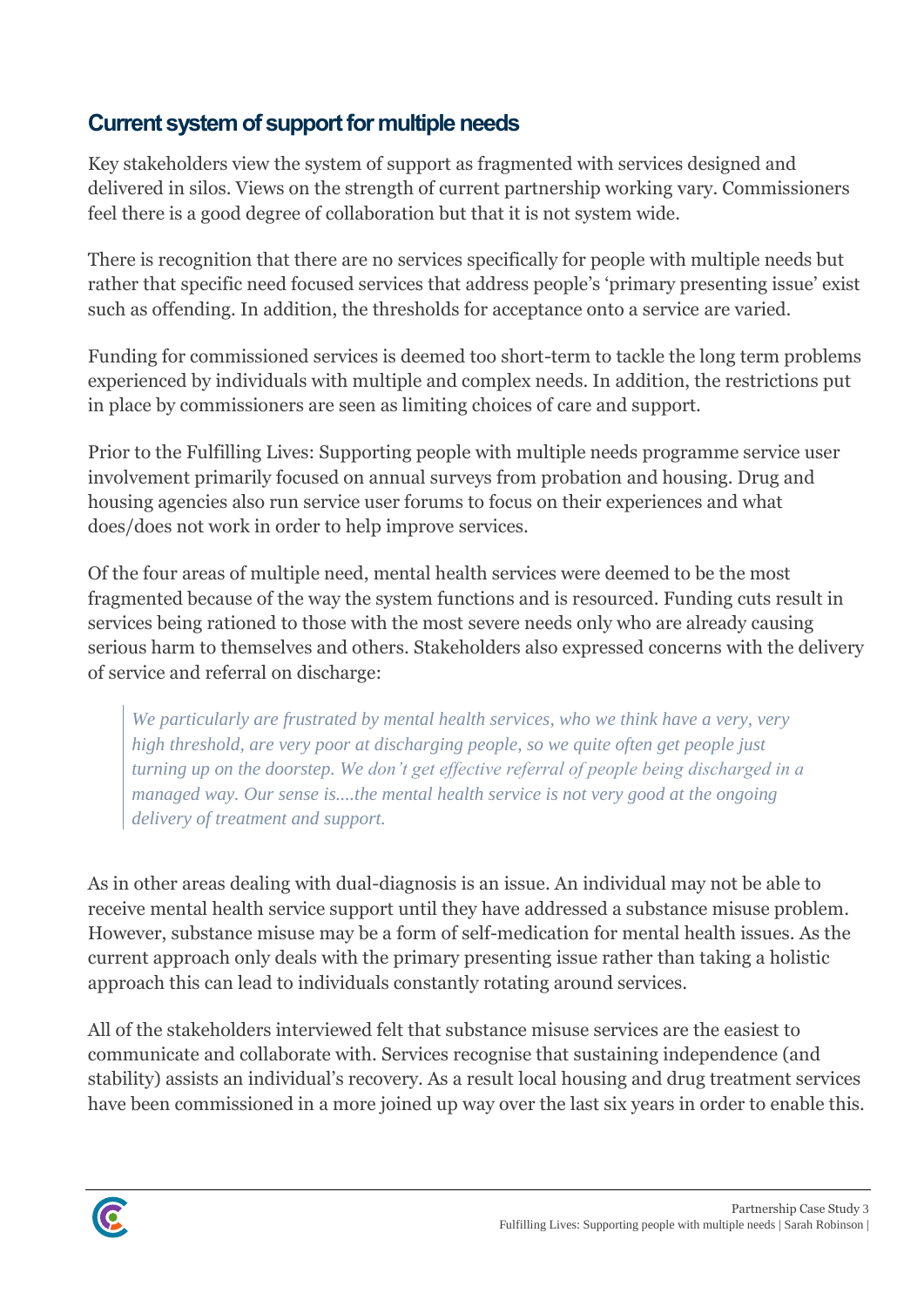In contrast, housing of serious re-offenders is a considerable problem raised by stakeholders. Historically probation and housing services had worked well but at the time of interview the local prison had ceased managed discharge and housing services were finding it difficult to reengage with them.

*They had taken away their person they had who was doing accommodation finding, which meant that people were being discharged on a Friday with no accommodation to go to.*

There are some individuals who are deemed too risky to house and so are placed in bed and breakfast accommodation; this may increase the level of risk to others. This is reflective of a wider problem of people with multiple needs, known to different services, but considered too high risk to work with.

*Even though we commission services to work with high end people, these two individuals were regarded as too risky to go anywhere... [...] it was apparent that the probation knew them, mental health services knew them, drug treatment services knew them, we know them.* 

At the time of the interviews the system of support and care for individuals with multiple needs was changing substantially, with several services restructured and/or re-commissioned including mental heal, probation and substance misuse:

- Mental health services: there is a need to examine thresholds for accessing care.
- Probation services: The national Transforming Rehabilitation programme will result in a National Probation Service (NPS) to work with high risk offenders and Community Rehabilitation Companies (CRCs) to work with low to medium risk offenders.
- Substance misuse: In November 2013 the Recovery Orientated Alcohol and Drugs Service (ROADS) was commissioned in Bristol. Instead of beneficiaries going to an organisation and being assessed for a particular service, individuals now receive needs assessments upfront and are then directed to services. The Bristol Drugs Project (BDP) provides all the assessments, creating a single system of contact.

Such local and national changes create both challenges and opportunities for the Golden Key programme.

# **Achieving change**

Stakeholders are enthusiastic about the opportunity to test out new ways of working with individuals with multiple and complex needs. There are three key ways in which stakeholders feel the Golden Key programme is different to the current system:

— *Service users are at the heart of informing and designing changes to service delivery.*

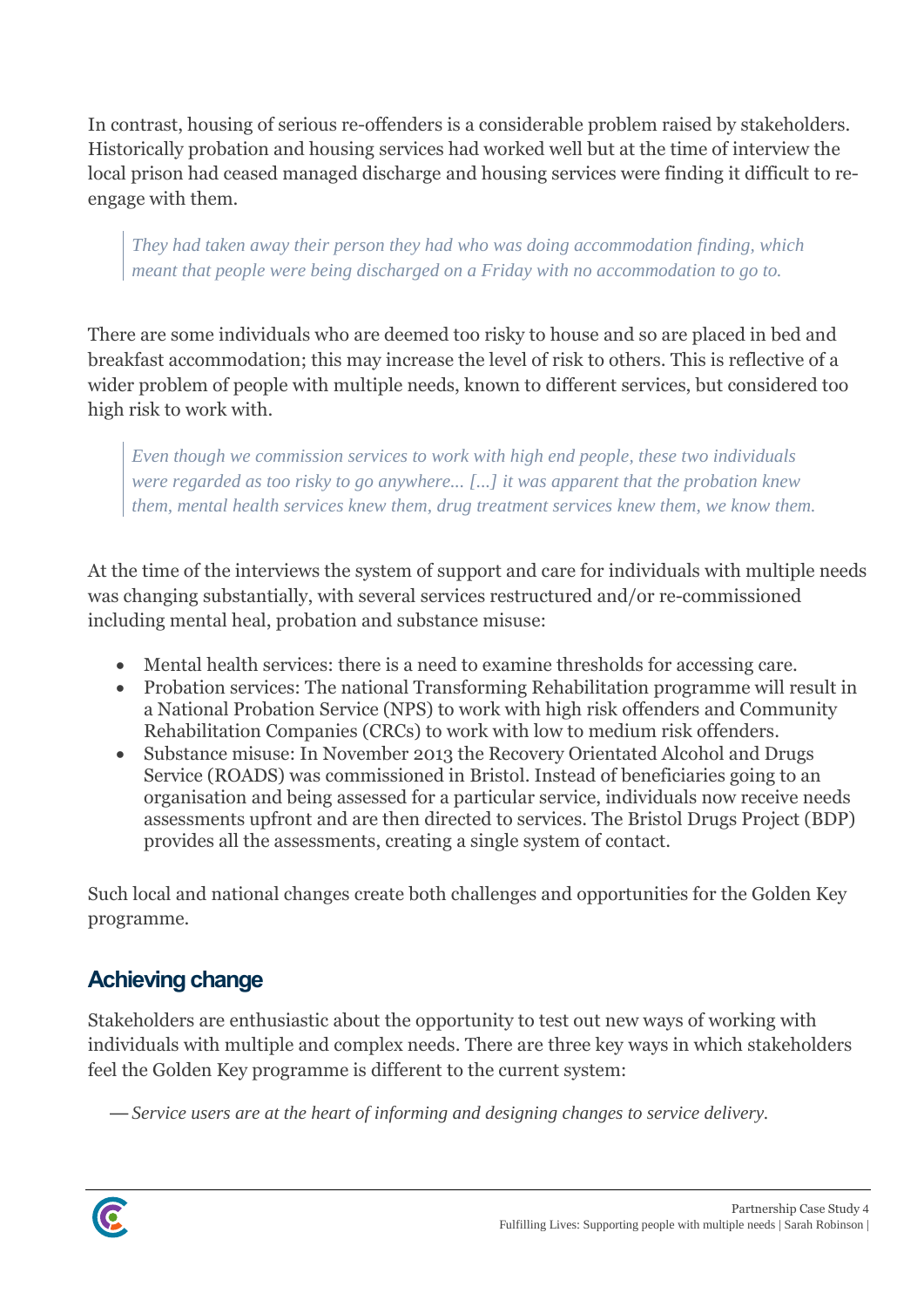- *The lead co-ordinators support a very small caseload of people over a long period time – as opposed to the current system where workers have caseloads of 65 people for whom they cannot co-ordinate care because of the volume of targets.*
- *The programme is led by a third sector organisation that can help to navigate the system outside of the commissioning process.*

However, stakeholders recognise that achieving the changing practice and culture required will be challenging. For example, the voluntary sector can be very competitive, especially when it comes to funding. As such it may be difficult to get all parties to sit down and agree a way forward when not all of them may survive a change to the system.

*This project's going to make agencies uncomfortable because it's got to challenge accepted practice and accepted policy locally, otherwise we're not going to get systems change.*

A key way that partners hope to influence system change is through system-wide cost-benefit analysis. Raising awareness of the current and future cost of people with the most complex needs should help to convince partners that new ways of working are beneficial.

#### **What does success look like?**

Similar to other towns and cities across England, Bristol sees the same individuals rotate around services year after year. The Golden Key programme was designed to 'unlock doors' for people with multiple needs by providing new ways of helping people who have disengaged or perceived as very challenging to help.

Success for the Golden Key programme would be the generation of significant local and national learning that allows strong local partnerships to provide a cost-effective, holistic service, designed with consideration of the experiences of service users that ultimately results in fewer people with multiple needs rotating around services unable to progress.

In particular stakeholders are keen to see the following changes result from the programme:

**Greater collaboration between partners** to the extent that those working with the same people may even co-locate to provide services. Partners recognise that in order for a multi-agency approach to work there needs to be good mutual understanding. While any overlap between services should be removed, different agencies have different areas of expertise and this should be retained.

*It is not about losing the expertise, or the skills, or the values from the various different individual agencies, but people from those different agencies understanding and valuing the skills and expertise that they bring. So it's not trying to create something that is additional, it's a synthesis of what exists, really.*